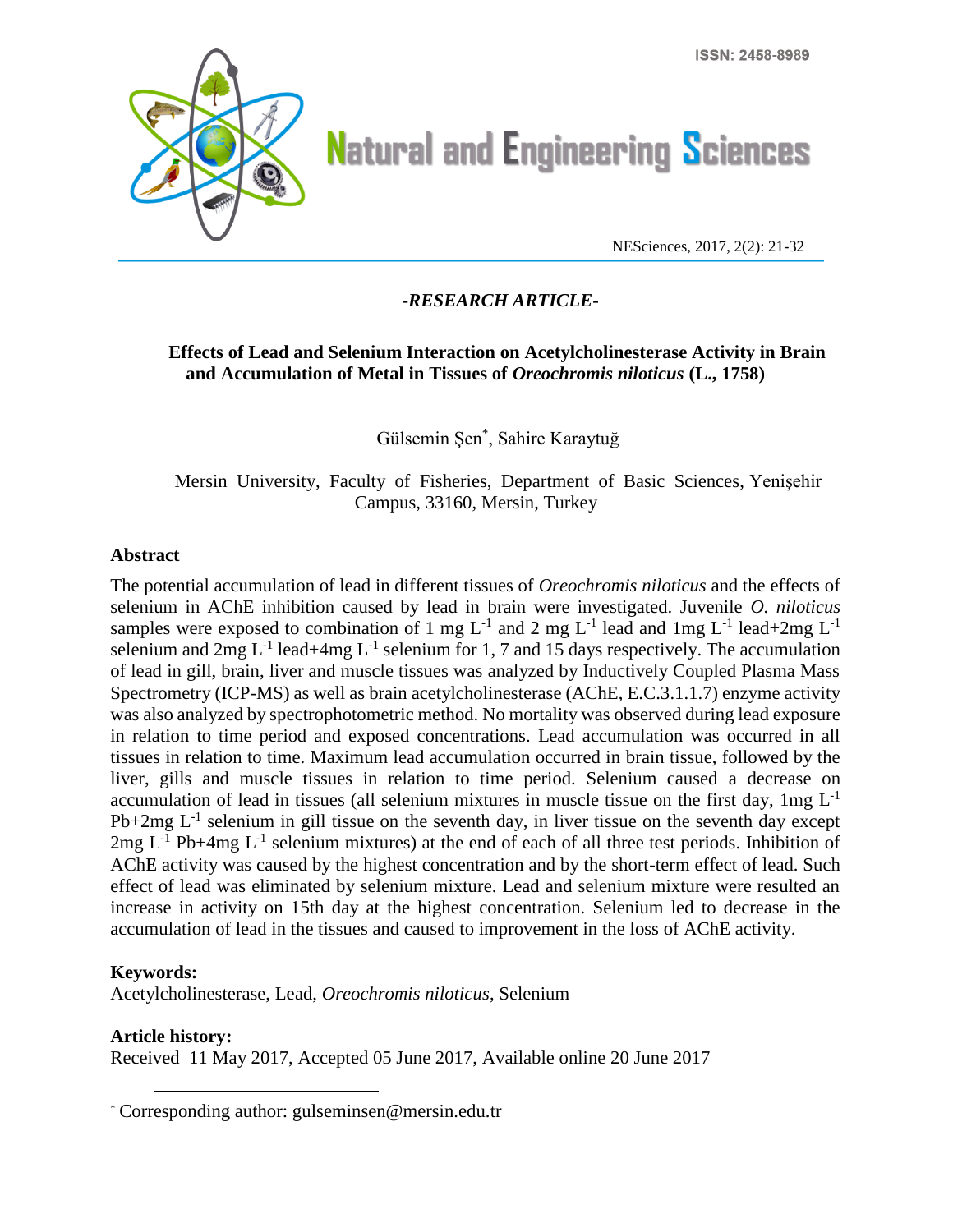#### **Introduction**

Having learned to process copper in the Stone Age, man kept dealing with various metals over time; on the one hand he has been affected by them, and started to pollute his environment. Fast population growth, modern agricultural applications, increasing number of industrial businesses caused excess accumulation of heavy metals in aquatic environments (Kalay et al., 2003). Heavy metals are known for their serious potentials to pollute the environment due to their presence in the environment and their being accumulated by aquatic organisms. Recently the organisms are negatively affected by the increased level of heavy metals in aquatic habitats (Çoğun & Kargın, 2013).

Lead (Pb) has no metabolic effect but organisms are exposed to it in all environments. Interactions between lead and biological systems have negative health impacts on human beings. Presenting a chemical similarity to calcium, it is processed with calcium, then attached to bone tissue. In spite of this, tissues other than bones also are regions where lead (Pb) is accumulated in fishes (Van Oasten, 1957). First blocking the opening of calcium canals sensitive to voltage, lead prevents calcium from entering the cells undergone exposed to pre-synaptic inhibition, thus releasing stimulated transmitter. However, it has been shown that lead enters neuronal intracellular environment (Bressler & Goldstein, 1991).

Selenium is an important element which prevents the accumulation of metals in organisms and essential micronutrient for animals. Intake of selenium in varying amounts affects different functions of the organism. Small amounts are needed for growth and development; medium intake is stored in the organism, and enables to maintain homeostatic functions. But, high amounts cause toxic effects (Eisler, 2000). In case of Se presence in the environment, metal accumulation has been shown to decrease in invertebrate animals (Tran et al., 2007) and in fish (Kehrig et al., 2009).

Acetylcholine is synthesized in [neurons](http://en.wikipedia.org/wiki/Neuron) soma by combining choline with acetyl (originating from [acetyl-CoA\)](http://en.wikipedia.org/wiki/Acetyl-CoA) via choline acetyl transferase (ChAT). Synthesized acetylcholine is transported to the nerve ends via axonal transport and released to the synaptic space (Geula & Mesulam, 1999). Acetylecholinesterase is responsible for hydrolysis of acetylcholine and therefore important for cholinergic neuronal system (Nachmansohn & Wilson, 1951). The inhibition of acetylecholinesterase causes accumulation of acetylcholine in the neuromuscular synapses and nerve synapses creates abnormal results, the most important one is the over activity of muscle tissues (Roex et al., 2003). This over activity in fish leads to changes of behavior such as hyperactivity and anorexia as well as physiological effects such as asphyxia, potentially conducive to death (Beauvais et al., 2000).

This study aims to evaluate the impact of accumulation potential of lead in different tissues in *O. niloticus*, and the impact of selenium on the brain AChE enzyme inhibition caused by lead during a period of 1, 7 through 15 days.

#### **Material and Method**

*O. niloticus* used in this research have been taken from The State Hydraulic Works Fish Culture at the Fisheries Faculty of Cukurova University and their adaptation to laboratory conditions have been provided by keeping them in 7 glass aquariums in the size of 40X100X40 cm and containing 120L stabilized tap water for 60 days. Similar size of fish,  $12.40 \pm 0.57$  cm in lenght and  $29.59 \pm 0.57$ 2,68 g in weight were used in the experiment. A total of sixty three fishes were used, 21 fishes for each trial (replicated 3 times for 1, 7 and 15 days) including the control group.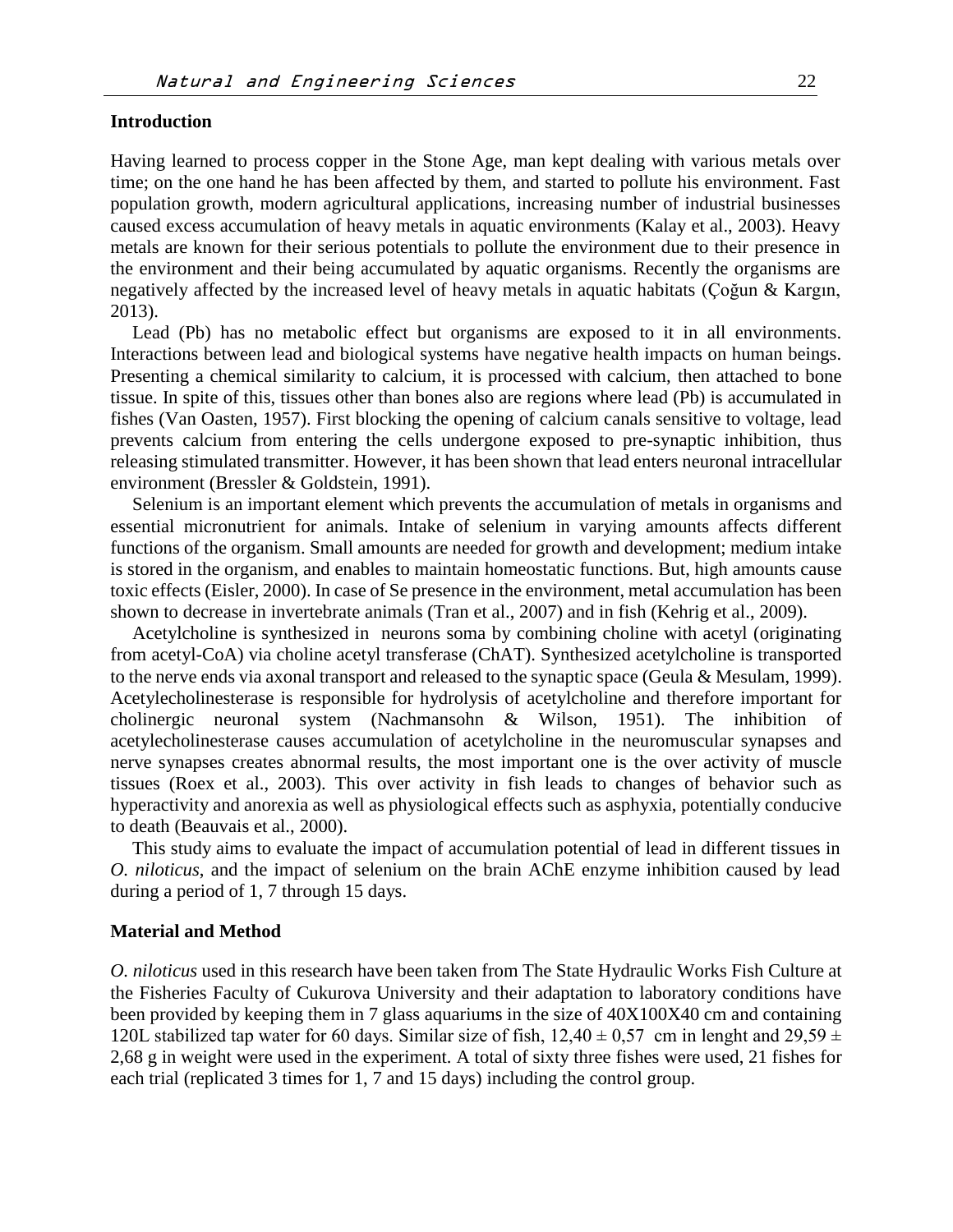Experiments have been made in Basic Sciences Investigation Laboratory at the Faculty of Aquaculture in Mersin University where the temperature is stabilized as  $25\pm1\degree C$  and 12 hours light and 12 hours dark photoperiod is applied. Fishes were fed with commercial pelleted diet of 2% of total biomass (Çamlı Fish Food Industry., İzmir). The physiochemical parameters of the stabilized tap water which was used in the investigation have been determined as; dissolved oxygen 8,54 $\pm$ 0,37 mgL<sup>-1</sup>, pH 8,32 $\pm$ 0,20, temperature is 21,07 $\pm$ 0,66 °C, total alkalinity is 325 $\pm$ 0,80 mgL<sup>-1</sup>, total hardness is  $230\pm6.36$  mgL<sup>-1</sup> CaCO<sub>3</sub>.

Considering the literature knowledge of sublethal concentrations in the investigation (Oladımejı & Offem, 1989, Ranzani-Paiva et al., 2011), 1 and 2 mg/L have been determined for lead  $(Pb(NO<sub>3</sub>)<sub>2</sub>)$ ; 2 and 4 have been determined for selenium  $(Na<sub>2</sub>SeO<sub>3</sub>)$ . Experiments have been carried out as 3 series and 7 glass aquariums in the size of 40x100x40 cm have been used in each serial. Fish have been exposed to effect of concentration of 1 mgL<sup>-1</sup> and 2 mgL<sup>-1</sup> Pb with 1 mgL<sup>-1</sup> Pb + 2  $mgL^{-1}$  Se and 2 mgL<sup>-1</sup> Pb + 4 mgL<sup>-1</sup> Se in the 3 times repetitive investigation with the duration of 1, 7 between 15 days. A control group as well as determined doses have been used. The water in the experiment and control aquarium have been refreshed once in two days because there could be some changes in the concentration of experiment solutions due to adsorption, precipitation and evaporation.

The samplings were made on 1, 7 and 15. days and fish were taken from aquarium and anesthetized with ice before each dissection. The fishes were killed by cutting their cerebrospinal connections and brain tissues were taken. The tissues were washed with 0,59% serum physiologic and kept in  $-80^{\circ}$ C until the AChE analysis have been made. Being kept in incubator adjusted to 150°C for 72 hours, gill, brain, liver and muscle tissues have been brought to stabile weighing for the analysis of metal accumulation, and transfered to experiment tubes, tissues, whose dry weight were determined, have been digested for 3 hours at the end of the 72 hours by adding 2 mL nitric acid (Merck, %65, d:1.40) and 1 mL perchloric acid (Merck, %60, d:1.53) (Kargın & Erdem, 1992). Digested samples have been transfered to covered test tubes and completing to 5 mL with the addition of pure water they have been made ready to metal analysis. The metal analysis in tissues and organs is determined with Inductively Coupled Plasma-Mass Spectrometry (ICP-MS) (Agilent 7500ce). After homogenizing the tissues taken from freezer at 10.000 rpm in ice for three minutes by adding  $1/10$  percent 0.05 M Na-K phosphate buffer (pH=7.4) in the aim of the determination of AChE enzyme activity, this activity has been determined via spectrophotometric methods (Lowry et al., 1951, Ellman et al., 1961) in supernatants which were attained via 30 minutes centrifuging at +4°C and 9.500g.

Statistical analysis of data have been made by using one-way analysis of variance (ANOVA), Duncan method of multiple comparisons tests and statistical program SPSS 16.0. The differences between groups have been considered as P<0,05.

#### **Results**

The effects of selenium on the accumulation of lead in gill, brain, liver and muscle tissues at the end of the first, seventh, fifteenth days in *O. niloticus* have been shown in order on Table 1.A-1.D. Lead has shown time dependent accumulation in all fish tissues which were exposed to it. Pb accumulation has been determined mostly in brain tissues in all attempted processes and it has been followed by liver, gill and muscle tissues.

Se has provided a decreasing in Pb accumulation at the end of each three experimentation process except from all Se concentrations in muscle tissues on 1. day,  $1mg L^{-1}Pb+2mg L^{-1}Se$ concentration in gill tissue on 7. day and  $2mg L^{-1}$  Pb+4mg  $L^{-1}$  Se concentration in liver tissue on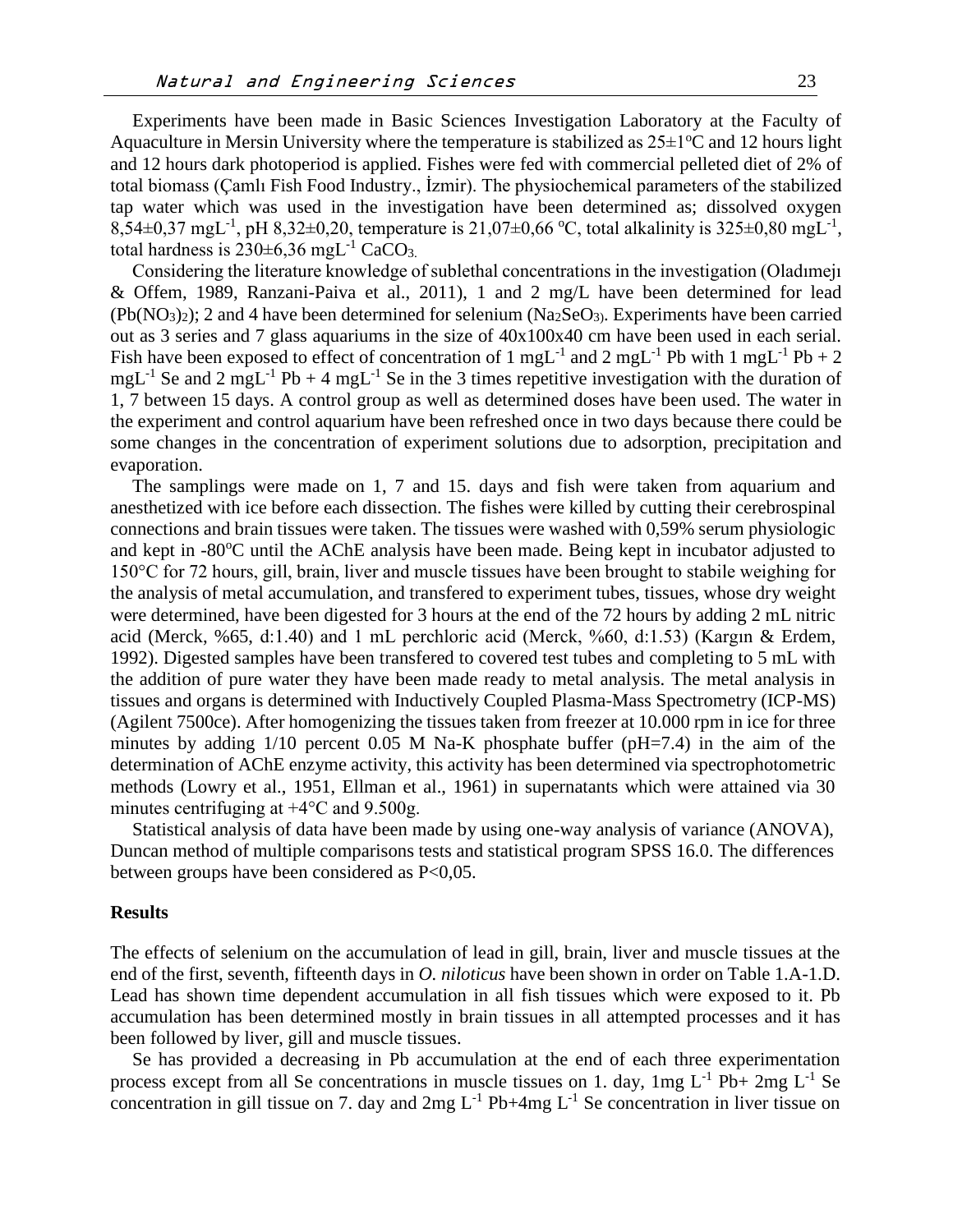7. day.

Decreasing accumulation of lead in 1mg  $L^{-1}$  Pb+2mg  $L^{-1}$  Se and 2mg  $L^{-1}$  Pb+4mg  $L^{-1}$  Se concentrations in gill tissue has been occurred in order as 73 and 74% at the end of 1. day, 5 and 61% at the end of the 7. day and 28 and 39% at the end of the 15. day.

Decreasing accumulation of lead in 1mg  $L^{-1}$  Pb+2mg  $L^{-1}$  Se and 2mg  $L^{-1}$  Pb+4mg  $L^{-1}$  Se concentrations in brain tissue has been occurred in order as 14 and 54% at the end of the 1. day, 40 and 31% at the end of the 7. day, 60 and 70% at the end of the 15. day.

Decreasing accumulation of lead in 1mg  $L^{-1}$  Pb+2mg  $L^{-1}$  Se and 2mg  $L^{-1}$  Pb+4mg  $L^{-1}$  Se concentrations in liver tissue has been occurred in order as 18 and 42% at the end of the 1. day and 76 and 55% at the end of the 15. day. Although the concentration of  $1mg L^{-1}Pb+2mg L^{-1}$  Se has reduced the Pb accumulation 52% at the end of the 7. day, the accumulation has been increased in  $2mg L<sup>-1</sup> Pb+4mg L<sup>-1</sup> Se concentration 42%.$ 

Decreasing accumulation of lead 1mg  $L^{-1}$  Pb+2mg  $L^{-1}$  Se and 2mg  $L^{-1}$  Pb+4mg  $L^{-1}$  Se concentrations in muscle tissue has been occurred in order as 33 and 158% at the end of the 1. day, 65 and 48% at the end of the 7. day and 44 and 19% at the end of the 15. day.

**Table 1.A.** The effect of different selenium concentrations on different concentrations of lead in gill tissue at *O. niloticus* on 1., 7. and 15. days (μg Pb/gk.a.)

|                                                         | TIME (DAY)                    |                      |                                 |
|---------------------------------------------------------|-------------------------------|----------------------|---------------------------------|
| <b>CONCENTRATION</b>                                    | 1. Day                        | 7. Day               | 15. Day                         |
|                                                         | $ \pm$ $-$                    | - ± -                | $ \pm$ $-$                      |
| Control                                                 | $ND^a$                        | $ND^a$               | $ND^a$                          |
| $1 \text{ mgL}^{-1}$ Pb                                 | $7,84 \pm 0,33$ bx            | $44,59 \pm 1,85$ by  | $76,79 \pm 2,08$ <sup>bz</sup>  |
| $1 \text{ mgL}^{-1}$ Pb+2 mgL <sup>-1</sup> Se          | $2,16 \pm 0,31$ cx            | $42,28 \pm 1,10^{6}$ | $55,36 \pm 0,47$ cz             |
| $2 \text{ mgL}^{-1}$ Pb                                 | $11,86 \pm 0,75^{bx}$         | $78,28 \pm 1,76$ by  | $110,33 \pm 0,52$ <sup>bz</sup> |
| $2 \text{ mgL}$ <sup>-1</sup> Pb+4 mgL <sup>-1</sup> Se | $3,06 \pm 0,52$ <sup>cx</sup> | $30,70 \pm 0,04$ cy  | $67,83 \pm 0,29$ <sup>cz</sup>  |

\* The letters a, b and c are used to indicate the difference between the control of Se concentration a n d corresponding Pb group; the letters x, y ve z are used to indicate the difference between times. There is a statistical difference between data which are shown with different letters.( $P < 0.05$ ,  $N = 3$ ).

ND : Not detectable.

 $- \pm -$ : Mean  $\pm$  Standart error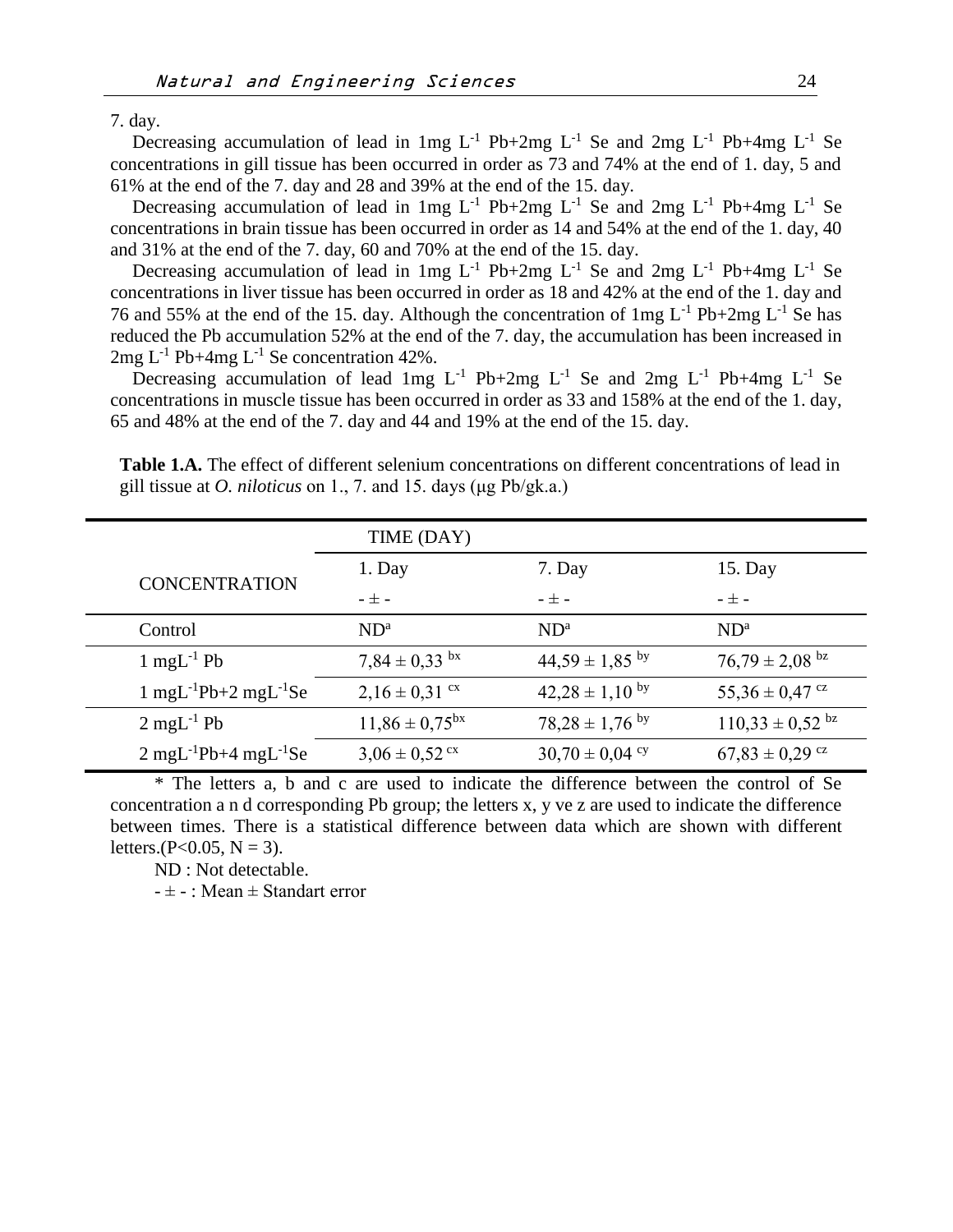|                                                | TIME (DAY)                     |                      |                                 |
|------------------------------------------------|--------------------------------|----------------------|---------------------------------|
| <b>CONCENTRATION</b>                           | 1. Day                         | 7. Day               | 15. Day                         |
|                                                | $ \pm$ $-$                     | $ \pm$ $-$           | $ \pm$ $-$                      |
| Control                                        | <b>ND</b>                      | $ND^a$               | $ND^a$                          |
| $1 \text{ mgL}^{-1}$ Pb                        | $47.97 \pm 0.85$ <sup>bx</sup> | $173,70 \pm 3,23$ by | $251,23 \pm 0,86$ <sup>bz</sup> |
| $1 \text{ mgL}^{-1}$ Pb+2 mgL <sup>-1</sup> Se | $41,13 \pm 2,62$ cx            | $104,57 \pm 0,72$ cy | $100,57 \pm 0,20$ cy            |
| $2 \text{ mgL}^{-1}$ Pb                        | $83,64 \pm 0,62$ <sup>bx</sup> | $233,97 \pm 0,06$ by | $363,30 \pm 2,97$ <sup>bz</sup> |
| $2 \text{ mgL}^{-1}$ Pb+4 mgL <sup>-1</sup> Se | $38.19 \pm 1.85$ <sup>cx</sup> | $162,67 \pm 3,20$ cy | $109,53 \pm 0,44$ <sup>cz</sup> |

**Table 1.B.** The effect of different selenium concentrations on different concentrations of lead in brain tissue at *O. niloticus* on 1., 7. and 15. days (μg Pb/g k.a.)

\* The letters a, b and c are used to indicate the difference between the control of Se concentration a n d corresponding Pb group; the letters x, y ve z are used to indicate the difference between times. There is a statistical difference between data which are shown with different letters.( $P<0.05$ , N = 3).

ND : Not detectable.

 $- \pm -$ : Mean  $\pm$  Standart error

**Table 1.C.** The effect of different selenium concentrations on different concentrations of lead in liver tissue at *O. niloticus* on 1., 7. and 15. days (μg Pb/g k.a.)

|                                                | TIME (DAY)                    |                      |                                 |
|------------------------------------------------|-------------------------------|----------------------|---------------------------------|
|                                                | 1. Day                        | 7. Day               | 15. Day                         |
| <b>CONCENTRATION</b>                           | $ \pm$ $-$                    | $ \pm$ $-$           | $ \pm$ $-$                      |
| Control                                        | $ND^a$                        | ND <sup>a</sup>      | ND <sup>a</sup>                 |
| $1 \text{ mgL}^{-1}$ Pb                        | $12,99 \pm 0,85$ bx           | $112,13 \pm 1.40$ by | $139,94 \pm 2,76$ <sup>bz</sup> |
| $1 \text{ mgL}^{-1}$ Pb+2 mgL <sup>-1</sup> Se | $10,72 \pm 0,37$ cx           | 53,36 $\pm$ 0,36 °   | $33,83 \pm 1,91$ cz             |
| $2 \text{ mgL}^{-1}$ Pb                        | $8,72 \pm 0,83$ <sup>bx</sup> | $98,20 \pm 1,10^{6}$ | $146,00 \pm 3,46$ bz            |
| $2 \text{ mgL}^{-1}$ Pb+4 mgL <sup>-1</sup> Se | $5,04 \pm 0,44$ cx            | $139,00 \pm 2,82$ cy | $66,26 \pm 1,25$ <sup>cz</sup>  |

\* The letters a, b and c are used to indicate the difference between the control of Se concentration a n d corresponding Pb group; the letters x, y ve z are used to indicate the difference between times. There is a statistical difference between data which are shown with different letters.( $P < 0.05$ ,  $N = 3$ ).

ND : Not detectable.

 $- \pm -$ : Mean  $\pm$  Standart error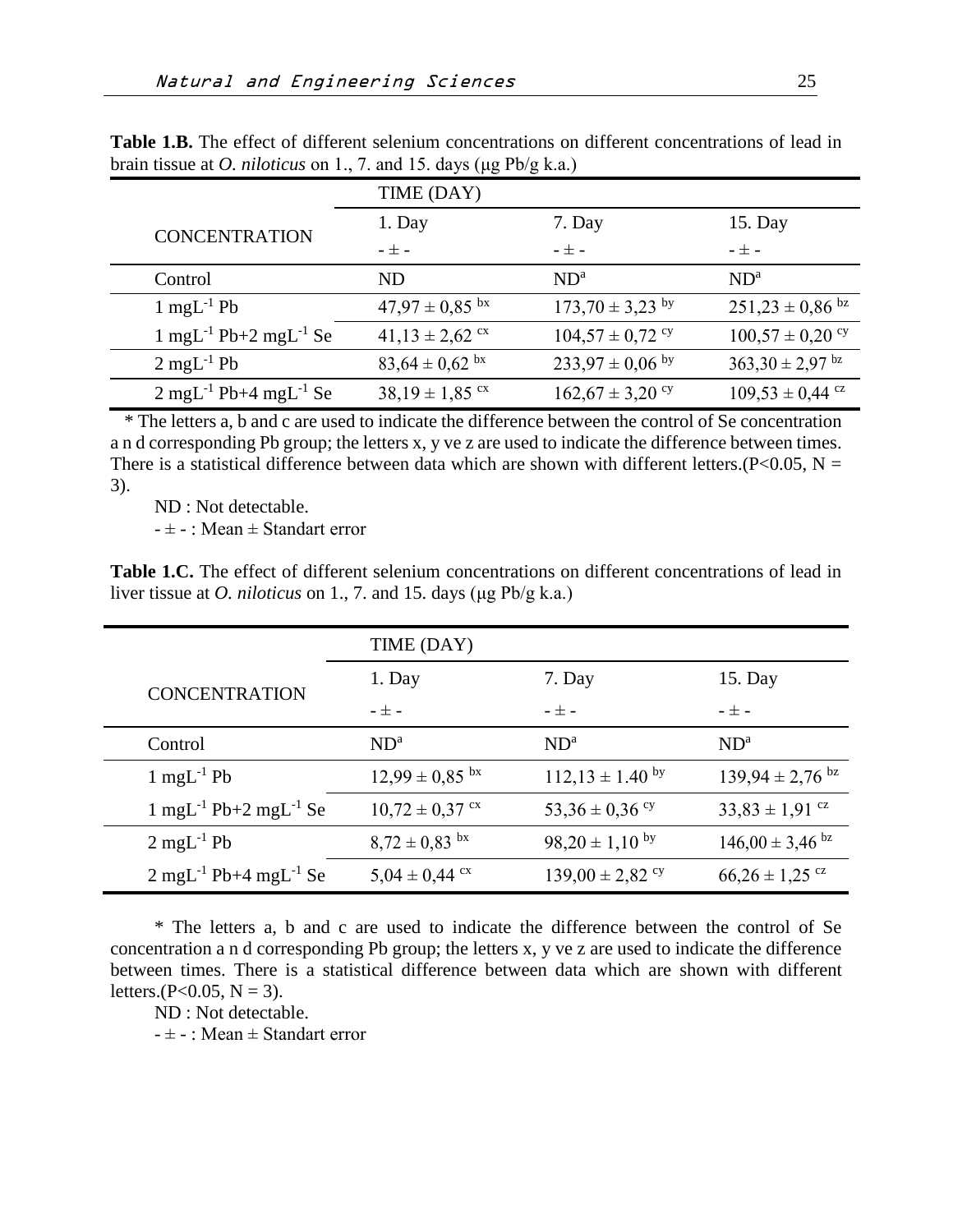|                                                | TIME (DAY)                     |                                |                                |
|------------------------------------------------|--------------------------------|--------------------------------|--------------------------------|
| <b>CONCENTRATION</b>                           | 1. Day                         | 7. Day                         | 15. Day                        |
|                                                | $ \pm$ $-$                     | $ \pm$ $-$                     | - 士 -                          |
| Control                                        | $ND^a$                         | ND <sup>a</sup>                | ND <sup>a</sup>                |
| $1 \text{ mgL}^{-1}$ Pb                        | $5,25 \pm 0,50$ bx             | $20,24 \pm 0,64$ by            | $42,16 \pm 3,10^{6}$           |
| $1 \text{ mgL}^{-1}$ Pb+2 mgL <sup>-1</sup> Se | $6,98 \pm 0,10$ cx             | $7,16 \pm 0,23$ cx             | $23,81 \pm 2,43$ <sup>cy</sup> |
| $2 \text{ mgL}^{-1}$ Pb                        | $15,47 \pm 0,59$ <sup>bx</sup> | $16,48 \pm 1,25$ <sup>bx</sup> | $40,02 \pm 1,66$ by            |
| $2 \text{ mgL}^{-1}$ Pb+4 mgL <sup>-1</sup> Se | $39,97 \pm 1,15$ cx            | $8,56 \pm 0,29$ cy             | $32,37 \pm 0,58$ cz            |

**Table 1.D.** The effect of different selenium concentrations on different concentrations of lead in muscle tissue at *O. niloticus* on 1., 7. and 15. days (μg Pb/g k.a.)

\* The letters a, b and c are used to indicate the difference between the control of Se concentration and corresponding Pb group; the letters x, y ve z are used to indicate the difference between times. There is a statistical difference between data which are shown with different letters.( $P < 0.05$ ,  $N = 3$ ).

ND : Not detectable.

 $- \pm -$ : Mean  $\pm$  Standart error

The effects of lead and selenium concentrations on AChE activities in brain tissue at *O . niloticus* at the end of 1., 7. and 15. days are shown in Table 2. Pb has decreased specific AChE activity 48% in brain tissue at its attempted highest concentration on 1. day (Figure 2.A.). 4mg L-<sup>1</sup> Se implementation has prevented AChE activity lost which is caused by  $2mgL^{-1}$  Pb. Activity in the concentration group has shown 77% increase though it has been close to control level in contrast to group which is given  $2mg L^{-1}Pb$ .

No change has been determined in AChE activities of all test groups at the end of the 7. day. AChE activity has shown in order 41 and 50% increase in 1mg  $L^{-1}$  Pb+2mg  $L^{-1}$  Se concentration group in contrast to control and  $1mg L<sup>-1</sup>$  Pb group (Figure 2.B.). Pb has not created any change in AChE activity.

**Table 2.** The effects of different concentrations of lead and selenium on specific AChE activities (µM/min/mg protein) in brain tissue at *O. niloticus* on 1., 7. and 15. days

|                                                | Specific activity of AChE |               |                       |
|------------------------------------------------|---------------------------|---------------|-----------------------|
| <b>CONCENTRATION</b>                           | 1. Day                    | 7. Day        | 15. Day               |
|                                                | $ \pm$ $-$                | $ \pm$ $-$    | $ \pm$ $-$            |
| Control                                        | $0,24\pm0,01^{\rm a}$     | $0,23\pm0,03$ | $0,17\pm0,01^{\rm a}$ |
| $1 \text{ mgL}^{-1}$ Pb                        | $0,19\pm0,00^{ab}$        | $0,17\pm0,02$ | $0,16\pm0,01^a$       |
| $1 \text{ mgL}^{-1}$ Pb+2 mgL <sup>-1</sup> Se | $0,28\pm0,03^{ab}$        | $0,18\pm0,05$ | $0,24\pm0.03^b$       |
| $2 \text{ mgL}^{-1}$ Pb                        | $0,13\pm0,01^{\rm b}$     | $0,14\pm0,00$ | $0,10\pm0,01^{\rm a}$ |
| $2 \text{ mgL}^{-1}$ Pb+4 mgL <sup>-1</sup> Se | $0,23\pm0,02^{ab}$        | $0,13\pm0,01$ | $0,15\pm0,01^{\rm a}$ |

\*: The letters a and b are used to show differentiation between concentrations. There is statistical differences between data which are

shown with different letters.  $(P<0.05, N = 3)$ .

 $- \pm -$ : Mean  $\pm$  Standart error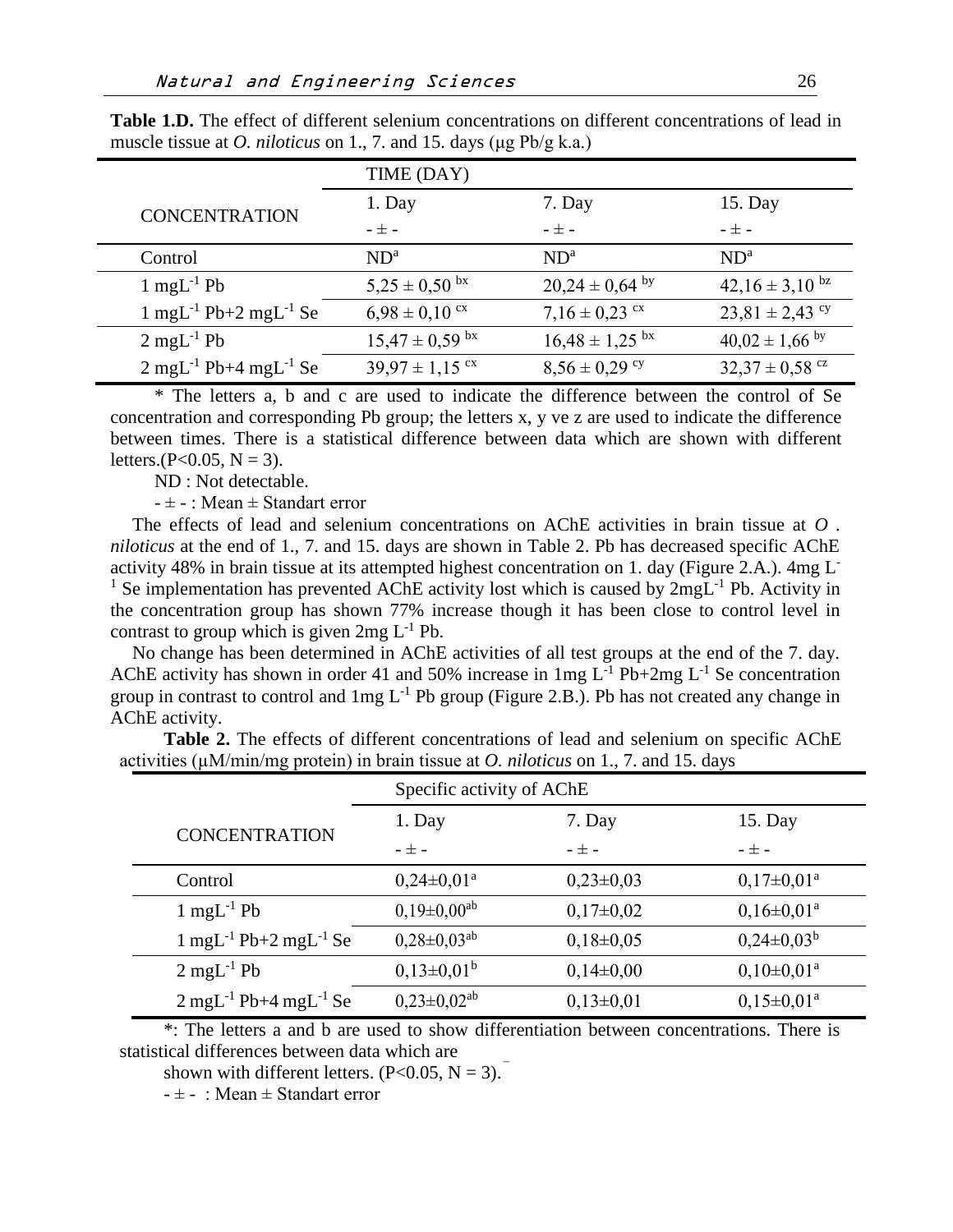

**Figure 2.A.** Percentage change of specific AChE activity in brain tissue according to control group in Pb and Se concentrations at *O. niloticus* on 1. day.

\*:Shows statistical differentiation according to control group (P<0.05).



**Figure 2.B.** Percentage change of specific AChE activity in brain tissue according to control group in Pb and Se concentrations at *O. niloticus* on 15. day.

#### **Discussion**

In the case that excretion mechanisms in fish does not work equally to ingestion, toxic materials like heavy metals are stored in tissues and organs. The amount of metal accumulation increases dependently to effect time and the concentration of metal. Different heavy metals are stored in different tissues and organs of fish in different amounts (Flos et al., 1987) and it shows differences between species that in which tissue or organ a certain metal will be stored primarily (Kargın & Erdem, 1991). It is indicated that lead storage in tissues of *Procambarus clarkii* increases dependently to environment concentration of lead and time (Anderson et al., 1997). It is determined in an investigation about *Carassius auratus* that lead storage in tissues increases in a parallel way to increase of lead concentration in the environment (Tao et al. 1999).

It is determined that concentrations of heavy metals without lethal are stored mostly in metabolically active organs of fish such as liver (Kargın & Erdem, 1992). Because the liver tissue is one of the main place of synthesizing binding protein metals which work in transportation and detoxification of heavy metals, its function in lead detoxification is too much. It is determined in *Cyprinus carpio* that lead accumulation in tissues shows differences and lead accumulation reaches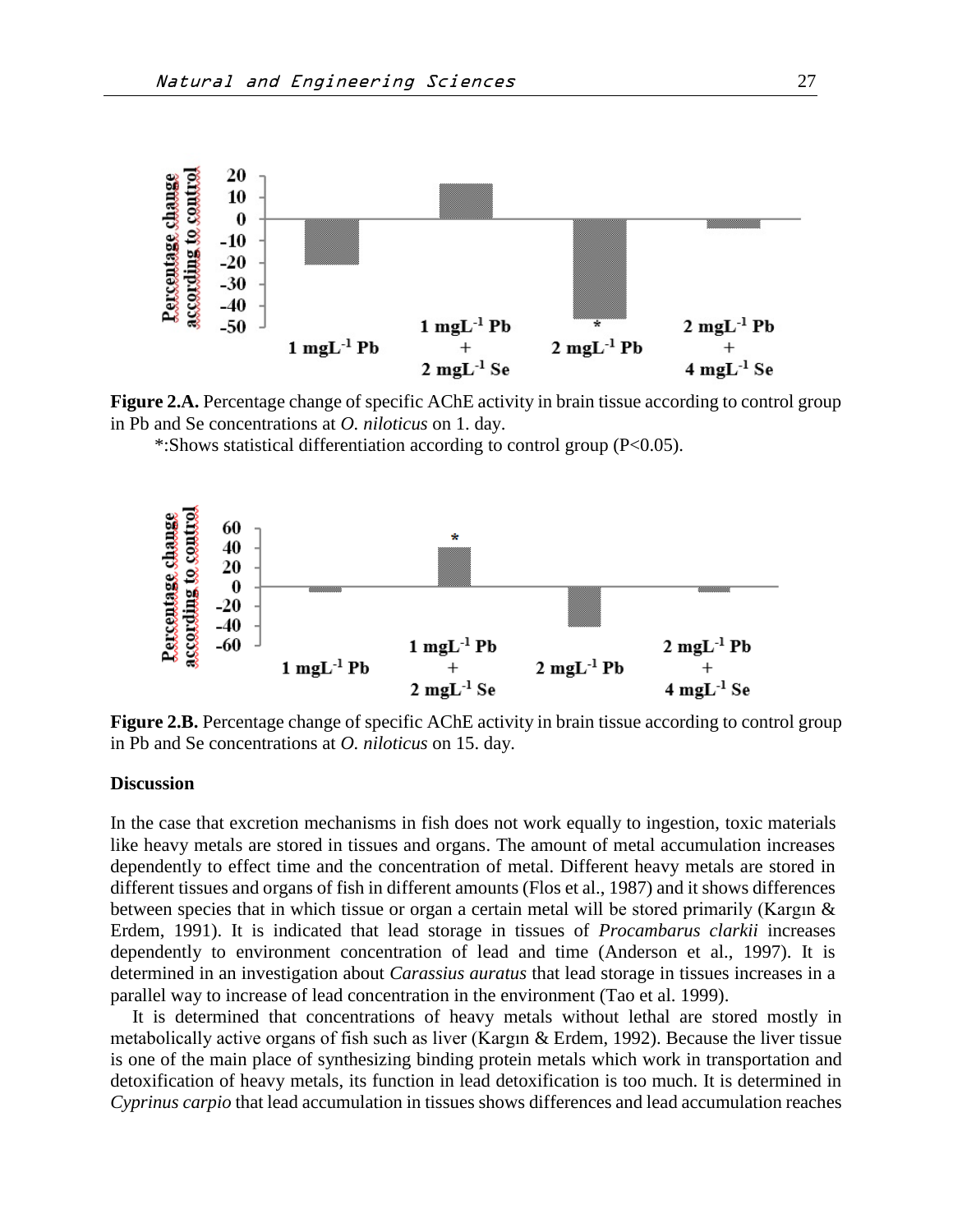high levels in organs like kidney and liver (Bervoets et al., 2009). While lead accumulation in liver tissue of *C. Carpio* increases dependent upon environment concentration and time of being under effect, it shows a constant decrease in muscle tissue dependent upon time after a certain concentration, and accumulation is more in liver tissue than in muscle tissue (Nevşat, 1995).

Lead in aquatic ecosystems can be taken by fish via gills and digestion. Lead can easily reach soft tissues make storage in tissues like kidney, brain, gill, bone and liver (Berman, 1980). The highest lead accumulation in concentrations of 0.1 mg  $L^{-1}$  Pb and 1.0 mg  $L^{-1}$  at the nile tilapia (*Oreochromis niloticus*) takes place in kidney tissue and it is followed by gill, liver and muscle tissues (Çoğun & Şahin, 2012). It was indicated that gill is the first target organ of lead's toxic effect in *O. mykiss* according to other tissues and accumulation in this tissue reaches high levels (Roger et al., 2003).

Lead is accumulated also in brain and bone tissues at an important level beside the tissues like gill, liver and kidney (Varanasi & Markey, 1978, Demichele, 1984). It was determined that lead is accumulated mostly in brain tissue after kidney tissue in *Tilapia zillii* (Karataş & Kalay 2002). Muscle tissue in fish is not metabolically active tissue in terms of accumulation of heavy metals. It was determined that lead accumulation in muscle tissues of *C. carpio* and *O. niloticus* at each type of environment concentration and times that are exposed is less than other organs (Blevins & Pancorbo, 1986, Kargın, 1998). It was confirmed in this investigation that lead accumulation increases dependent upon time and concentration and accumulation in tissues takes place in order as brain, liver, gill and muscle tissues. It is thought that clearing the hurdle of blood and brain swiftly, lead which replaces with calcium ions  $(Ca^{2})$  centers in brain tissue and that's why accumulation in brain tissue is high. It was determined that high amount of lead is accumulated in brain and bone tissues of *Anabas testudineus* (Tulasi et al., 1992).

Heavy metal accumulation in fish changes according to interaction between metals as it changes according to tissue and organ (Pagenkopf, 1983). It was confirmed that arsenic and mercury show an antagonistic effect to selenium in the investigation on freshwater fish in Burkina Faso (Quedraogo & Amyot, 2013). It was also determined that accumulation of lead in kidney is less in the interaction of lead with cadmium and mercury than in the effect of only lead and it is more than in liver and muscle tissues in *O. aureus* (Allen, 1995). Metal accumulation in tissues and organs which was investigated under the effect of copper-zinc combination in *C. carpio* is less than the effects of copper and zinc separately (Cicik, 2003).

Complex of lead and selenium was defined as lead selenit (PbSe) and it was speculated that this complex structure decreases the free lead ions in body (Ganther et al., 1972, Frost, 1973). It was indicated that selenium creates complexes with heavy metals like cadmium, lead, silver and such complexes make these metals less harmful for cellular structures (Nehru et al., 1997). It was determined in this investigation that selenium decreases the accumulation of lead in tissues. This could be because of the chemical antagonistic effect of selenium on lead.

Increasing the accumulation of acetylcholine in brain, AChE inhibition causes overstimulation of cholinergic receptors. As a result of this, a general decrease emerges in control of nerve and muscle. In parallel with this, neurotoxin effects which seem under the effect of polluters are associated with changes in normal behaviors (Pereira et al., 2012). It was determined in this investigation that lead created an inhibition in AChE activity only in its highest concentration which is applied and at the end of only first 24 hours. Heavy metals taken into the living body via many different ways are accumulated at very different levels in different tissues and organs. The ones which has physiologic importance are stored out of metals which can be thrown out after joining in some metabolic ways in living body. Stored metal, if it is toxic, can destroy the structures of enzymes (Yazkan et al., 2004). Being an important enzyme inhibitor, lead creates denaturation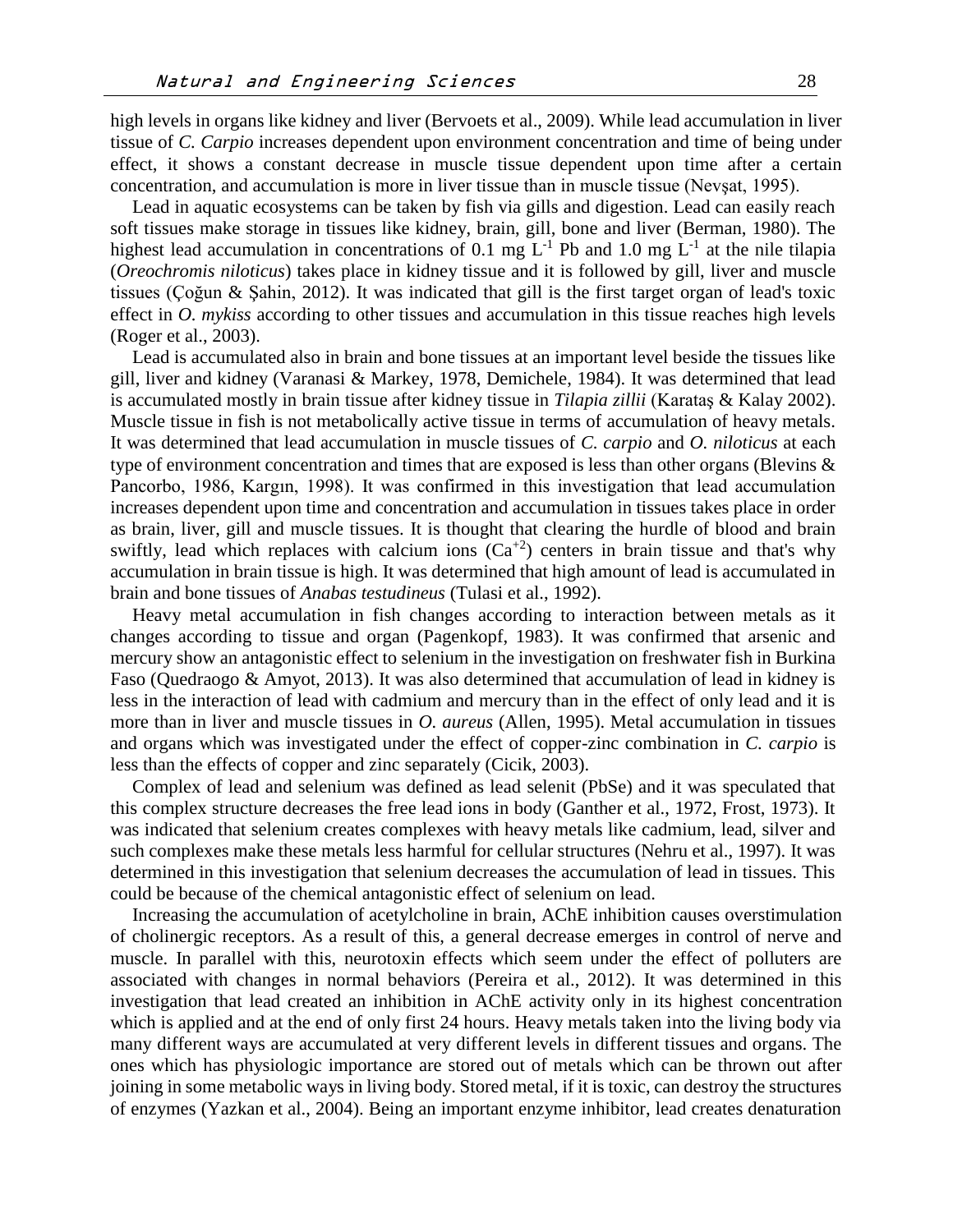and loss of activity especially in enzymes which include selenium and sulfur (Anon., 1992, Göker, 1996). It was determined that AChE activity is inhibited by metals like lead and zinc in the brain tissue of *Danio rerio* (Richetti et al., 2011).It is thought that the inhibition of AChE activity under the effect of lead is caused by binding of metals to the functional groups of proteins like imidazole, sulfhydryl and carboxyl (Najimi et al., 1997). Catalytic activity loss emerges because of this kind of changes in functional groups (Sant'Anna et al., 2011).

Glutathione-S-transferase (GST), glutathione peroxidases (GPOX) and superoxide dismutase (SOD) as antioxidant enzymes is very important in heavy metal detoxification mechanisms. Selenium (Se) is included in the structure of GPx enzyme which is antioxidant and has an important role in terms of preventing oxidative stress. Including in its every single unit one Se atom in the shape of selenosistein, GPx act in the reduction of hydrogen peroxide  $(H_2O_2)$  to water in cell (Büyükakyüz et al., 2000). It was indicated that AChE inhibition in *Channa punctatus* showed a decrease with the addition of Se to the environment which includes high and low concentrations of As (Roy et al., 2006). It was confirmed that the inhibition of thioredoxin reductase activity of Se acts in preventing in vivo zinc toxicity (Branco et al., 2012). It is thought in this investigation that the protective effect of selenium against to AChE enzyme inhibition which is caused by lead is created by chemical antagonism that Se shows with lead. As it is known, a toxicant should be stored enough in its target first in order to be effective on its target (Casarett et al., 2007).

It is determined in this investigation that the highest concentration of lead and selenium combination on 15.day creates an increase in AChE activity. Inorganic selenium forms like sodium selenite cause a constant spasm in muscle by being attached to sulfhydryl groups of membrane proteins at chicken neuron muscle preparation, out of membrane and this effect decreases with the amount of extracellular  $Ca^{+2}$  (Lin-Shiau et al., 1990). It is determined that high dosage of sodium selenite causes irregularity in oscillation of presynaptic acetylcholine in *Caenorhabditis elegans* and damage in neurons (Annette et al., 2012). It was determined in brain tissues of rats which are under the effect of pesticide imidakloprid that increase in AChE activity can be caused by apoptic events which are induced by cellular ingestion of  $Ca^{+2}$  (Abou-Donia et al., 2008). It is also indicated that increase in AChE activity which provides a decrease in the amount of acetylcholine can be indicator of neurodegeneration as a result of function loss in acetylcholine receptors.

#### **Conclusion**

In its applied concentration, lead showed accumulation mostly in brain tissue being followed by liver, gill and muscle tissues.It is thought that selenium decreases the lead accumulation in tissues creating an chemical antagonistic effect on lead. Doing this, it is also determined that selenium shows beneficial effects when lead causes AChE inhibition in its short period effect at high concentration.It is thought that AChE activity increase in the fish which are under the effect of lead caused by selenium in long term and high concentration indicates neurodegeneration.The protective effect of selenium against lead can depend on concentration and time. That's why new studies are needed.

#### **Acknowledgement**

This study was supported by the Mersin University Research Fund (BAP)(Project No: MEÜ BAP-FBE TB (GŞ) 2012-2 YL).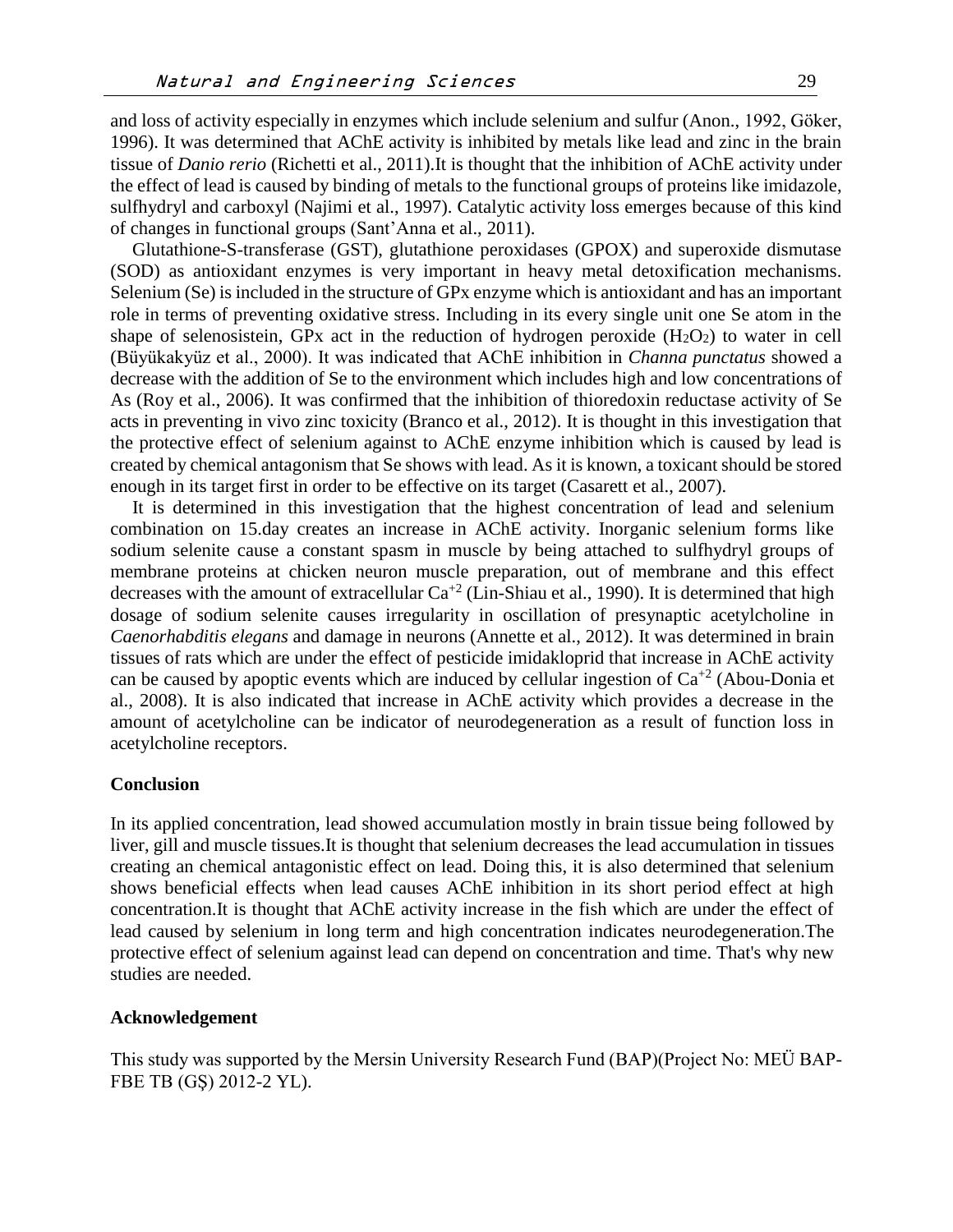#### **References**

Abou-Donia, M.B., Goldstein, L.B., Bullman, S., Tu, T., Khan, W.A., Dechkovskaia, A.M., Abdel-Rahman, A.A. (2008). Imidacloprid induces neurobehavioral deficits and increases expression of glial fibrillary acidic protein in the motor cortex and hippocampus in offspring rats following *in utero* exposure. Journal of Toxicology and Environmental Health, 71A: 119-130.

Allen, P. (1995). Soft-tissue accumulation of lead in the blue tilapia, *Oreochromis aureus*  (Steindachner), and the modifying effects of cadmium and mercury. Biol Trace Elem Res., 50(3):193-208.

Anderson, M.B., Preslan, J.E., Jolibos, L., Bollinger, J.E., George, W.J. (1997). Bioaccumulation of Lead Nitrate in Red Swamp Crayfish (*Procambarus clarkii*). Journal of Hazardous Materials, 54: 15-29.

Annette, O.E., Catherine, L.M., Kathleen, L.M., Nathaniel, J.S., Luke, T., Antonio, M.V., Miguel, E. (2012). Selenium induces cholinergic motor neuron degeneration in *Caenorhabditis elegans*. NeuroToxicology, 33(5): 1021-1032.

Beauvais, S.L., Jones, S.B., Brewer, S.K., Little, E.E. (2000). Physiological measures of neurotoxicity of diazon and malathion to larval rainbow trout (*Oncorhynchus mykiss*) and their correlation with behavioural measures. Environ Toxicol Chem., 19:1875–1880.

Berman, E. (1980). Lead in Toxic Metals and Their Analysis. Heyden and Son LTD., London, 177-182.

Bervoets, L., Campenhout, K.V., Reynders, H., Knapen, D., Covaci, A., Blust, R. (2009). Bioaccumulation of Micropollutants and Biomarker Responses in Caged Carp (*Cyprinus carpio*). Ecotoxicology and Environmental Safety, 72: 720-728.

Blevins, R.D., Pancorbo, O.C. (1986). Metal Concentrations in Muscle of Fish from Aquatic Systems in East Tennessee. U. S. A. Water, Air and Soil Pollution, 29: 361-371.

Branco, V., Canário, J., Lu, J., Holmgren, A., Carvalho, C. (2012). Mercury and selenium interaction *in vivo*: Effects on thioredoxin reductase and glutathione peroxidase. Free Radical Biology & Medicine, 52: 781–793.

Bressler, J.P., Goldstein, G.W. (1991). Mechanisms of lead neurotoxicity, 41(4):479-84.

Oladımejı, A.A., Offem, B.O. (1989). Toxicity of Lead To *Clarıas Lazera*, *Oreochromis niloticus*, *Chironomus tentans* and *Benacus spp*. Water, Air, and Soil [Pollution,](http://link.springer.com/journal/11270) 44(3):191-201.

Büyükakyüz, N., Altuğ, T., Yaltırık, M. (2000). Kanser proflaksisinde antioksidan maddelerden E vitamini ve selenyumun önemi. Dişhekimliğinde Klinik Derg., 12: 136-139.

Casarett, L.J., Klaassen, K.D., Amdur, M.O., Doull, J. (2007). Casarett & Doull's Toxicology: The Basic Science of Poisons, 7th Ed.

Cicik, B. (2003). Bakır-Çinko Etkileşiminin Sazan (*Cyprinus carpio* L.)'nın Karaciğer, Solungaç ve Kas Dokularındaki Metal Birikimi Üzerine Etkileri. Ekoloji Çevre Dergisi, 12(48): 32-36.

Çoğun, H.Y. & Kargın, F. (2013). *Oreochromis niloticus* ve *Cyprinus carpio'da* Bakır ve Kurşun Etkisinde Kan Serum Iyon Düzeyleri. Ekoloji, 87: 51-57.

Çoğun, H.Y. & Şahin, M. (2012). Nil Tilapia (*Oreochromis niloticus* Linnaeus, 1758)'da Kurşun Toksisitesinin Azaltılmasında Zeolitin Etkisi. Kafkas Univ Vet Fak Derg., 18(1): 135-140. Demichele, S.J. (1984). Review, Nutrition of Lead. Comp. Biochem. Physiol., 78A(3):401.

Eisler, R. (2000). Selenium, Handbook of chemical risk assessment: health hazards to humans, plants, and animals,. Boca Raton, FL: Lewis Publishers, CRC Press, 3:1649 –1705.

Ellman, G.L., Courtney, K.D., Andres, V., Featherstone, R.M. (1961). "A new and Rapid Colorimetric Determination of Acetylcholinesterase Activity", Biochemical Pharmacology, 7: 88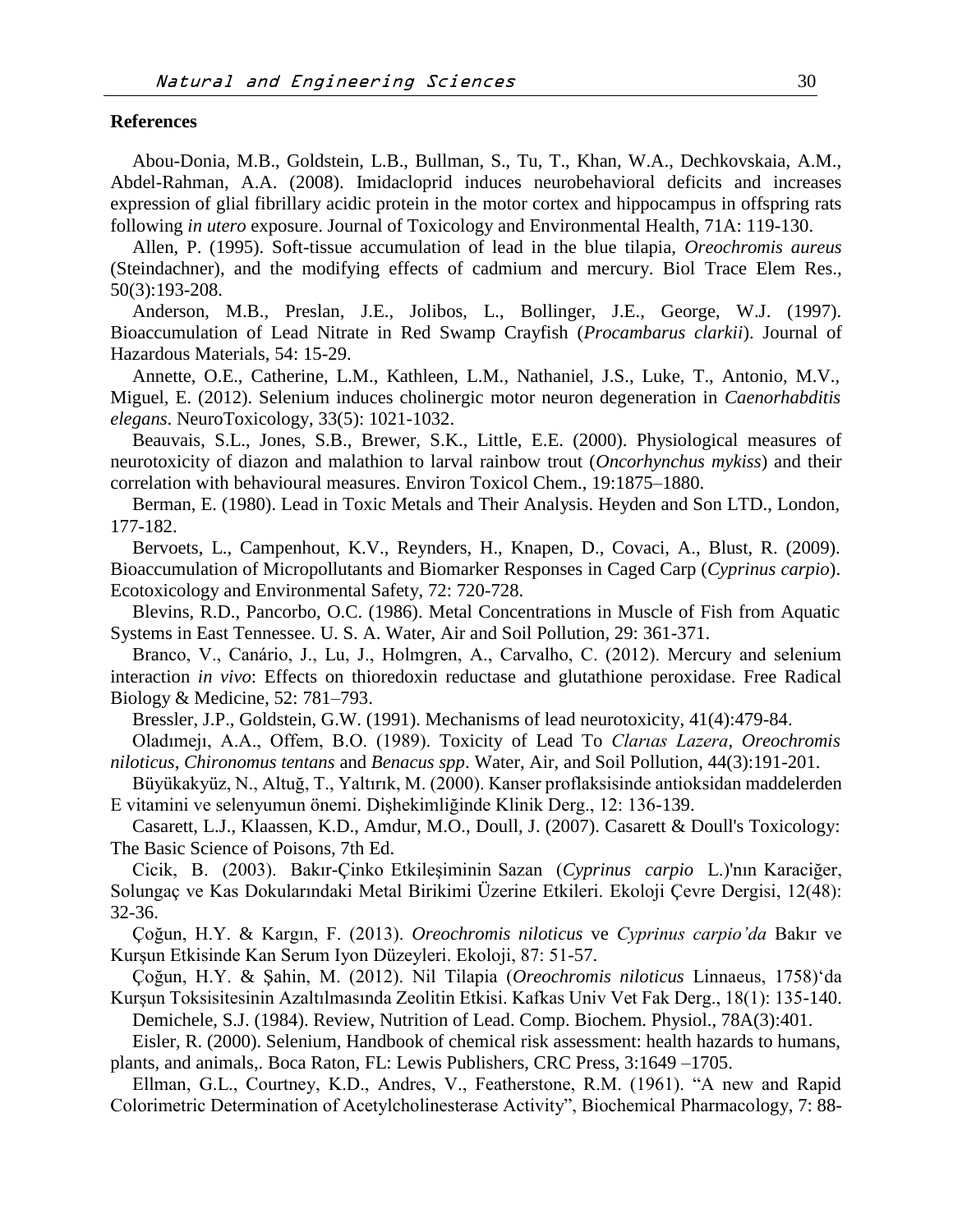95.

Flos, R., Tort, L., Balasch, J. (1987). Effects of Zinc Sulphate on Haematological Parameters in the *Dogfish Scyliorhinus canicula* and Influences of MS-222. Mar. Environ. Res., 21: 289-298.

Frost, D.U. (1993). Applied Neurochemistry. D.D. Nemphill, ed., University of Missouri Press, Columbia, 4:259.

Ganther, H.E., Goudie, C., Sunde, M.L., Kopecky, M.J., Wagner, P. (1972). Selenium: relation to decreased toxicity of methylmercury added to diets containing tuna. Science, 175(26):1122- 1124.

Geula, C. & Mesulam, M.M. (1999). Cholinergic systems and related neuropathological predilaction patterns in Alzheimer Disease. Lippincott Williams and Wilkins, New York, 269-292.

Göker, Ş. (1996). İstanbul çocuklarında kan kurşun taraması. Uzmanlık tezi, İÜ Cerrahpaşa Tıp Fak, İstanbul.

Kalay, M., Dönmez, A.E., Koyuncu, C.E. (2003). *Tilapia nilotica* (L., 1758)'nın Solungaç ve Karaciğer Dokularındaki Mangan, Demir ve Çinko Düzeyleri Üzerine Bakırın Etkisi. Ekoloji, 49: 1-5.

Karataş, S. & Kalay, M. (2002). *Tilapia zilli*'nin Solungaç, Karaciğer, Böbrek ve Beyin Dokularında Kurşun Birikimi. Turk J. Vet. Anim. Sci., 26: 471-477.

Kargın, F. (1998). Metal Concentrations in Tussues of the Freshwater fish *Capoeta barroisi*  From the Seyhan River (Turkey). Water, Air and Soil Pollution, 60 (5): 822-828.

Kargın, F. & Erdem, C. (1991). Accumulation of Copper in Liver, Spleen, Stomach, Intestine, Gill and Muscle Tissues of *Cyprinus carpio.* Doğa-Tr. J. of Zoology, 15: 306-314.

Kargın, F. & Erdem, C. (1992). Bakır-Çinko Etkileşiminde *Tilapia nilotica* (L.)'nın Karaciğer, Solungaç ve Kas Dokularındaki Metal Birikimi. Turk. J. Zool., 16: 343-348.

Kehrig, H.A., Seixas, T.G., Palermo, E.A., Baeta, A.P., Castelobranco, C.W., Malm, O., Moreira, I. (2009). The Relationship Between Mercury and Selenium in Plankton and Fish From a Tropical Food. Web. Environ. Sci. Pollut. Res., 16: 10-24.

Lin-Shiau, S.Y., Liu, S.H., Fu, W.M. (1990). Neuromuscular actions of sodium selenite on chick biventer cervicis nerve muscle preparation. Neuropharmacology, 29 (5): 493–501.

Lowry, O.H., Rosebroucgh, N.J., Farr, A.L., Randall, R. (1951). Protein Measurement With Folin Phenol Reagent. J. Biol. Chem., 193-265.

Nachmansohn, D. & Wilson, I.B. (1951). The enzymatic hydrolysis and synthesis of ach. Advan. Enzymol., 12: 259-339.

Najimi, S., Bouhaimi, A., Daubèze, M., Zekhnini, A., Pellerin, J., Narbonne, J.F. (1997). Use of acetylcholinesterase in *Perna perna* and *Mytilus galloprovincialis* as a biomarker of pollution in Agadir Marine Bay (South of Morocco). Bulletin of Environmental Contamination and Toxicology, 58 (6): 901-908.

Nehru, B., Dua, R., Iyer, A. (1997). Effect of selenium on lead-induced alterations in rat brain. Biological Trace Element Research, 57(3): 251-258.

Nevsat, K.E. (1995). *Cyprinus carpio*'nun karaciğer, solungaç ve kas dokularındaki kurşun birikimi üzerine ortam derişimi ve sürenin etkileri. Y.Lisans Tezi, Çukurova Üni. Fen. Bil., Adana.

Ouédraogo, O. & Amyot, M. (2013). Mercury, arsenic and selenium concentrations in water and fish from sub-Saharan semi-arid freshwater reservoirs (Burkina Faso). Science of the Total Environment, 444: 243–254.

Pagenkopf, G.K. (1983). Gill Surface Interaction Model for Trace-Metal Toxicity to Fishes, Role of Complexation, pH and Water Hardness. Environ. Sci. Technol., 17: 342-347.

Pereira, V.M., Bortolotto, J.W., Kist, L.W., Azevedo, M.B., Fritsch, R.S., Oliveira, R.L., Pereira, T.C., Bonan, C.D., Vianna, M.R., Bogo, M.R. (2012). Endosulfan exposure inhibits brain